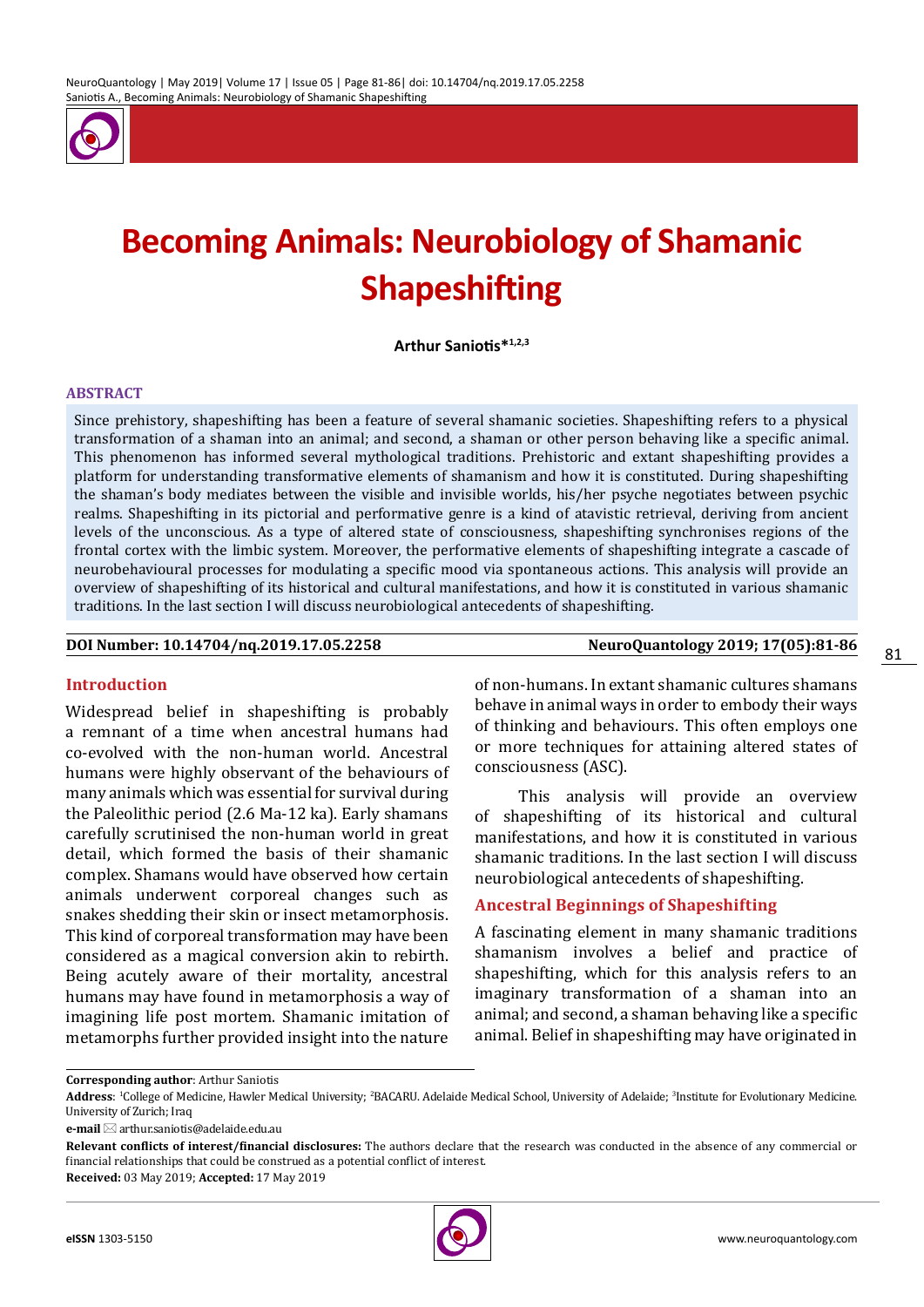the Paleolithic period in various parts of the world. Prehistoric paintings in Altamira (Spain), Lascaux (France), and the Americas depict theriomorphic figures. Noteworthy prehistoric therionthropes are "Lion Man of Hohlenstein" and "the Sorcerer". (Andre, 1992: Lewis-Williams, 1981; Power, 2004). The latter is a cave painting depicting a standing humanoid figure, (circa 13,000 BP) with rounded eyes, antlers, human like feet and tail. The sorcerer is approximately 0.75 metres in length and is elevated four metres above the cave floor. According to Ryan (1999) the paintings human like features mediates between conscious and unconscious levels, the latter originating from our non-human origins. The masterful depiction of animals and therianthropes in prehistoric cave art sometimes incorporated three dimensions which probably evoked emotions of mystery and awe (*mysterium et tremendum*) (Saniotis and Henneberg, 2011b). Moreover, each painted figure can be understood as embodying a *nu-minosum* - the essence of the form depicted (Ryan, 1999).

The Lion Man of Hohlenstein is the oldest known theriomorphic statue in existence and dates from circa 30,000 BP. Meticulously carved from mammoth ivory, the figure depicts a human figure with a lion's head or a mask, possibly worn by shaman.

# **Therianthropes in Various Civilisations**

The therianthropic legacy of ancestral humans continued into the Neolithic period where elements of prehistoric shamanism played an important part of the religious complex of nascent agrarian societies. With the rise of civilisations approximately six thousand years ago various therianthropic motifs were included in religious myths and practice. Many of these beings were integrated in complex cosmologies. For instance, the god Vishnu, Hindu god of universal order was believed to have had ten incarnations (*dasavatara*). Some of these were in therianthropic forms such as Matsya (fishman), Kurma (tortiseman), Varaha (boarman), and Narasimha (lionman). Each of the divine incarnation functioned as a saviour in overcoming the forces of evil and re-establishing universal order. On this theme, the biologist J.B.S. Haldane drew a linear correlation between the *dasavatara* and different evolutionary periods; Matsya was associated with the advent of the first vertebrates (i.e. fish), Kumara with the arrival of amphibians, Varaha and Narasimha with the advent of mammals, and the historical Buddha representing *H. sapiens*.

The ancient Greeks had a rich shamanic tradition which included shamanic type rituals and therianthropic creatures. During the Brauronia festival (held every four years), there was a ritual known as the *arkteia* which involved young Athenian girls behaving like bears (Neilson, 2009). The *arkteia* was based on a myth in which a bear that was beloved to the goddess Artemis was slain. In order to atone for this wrongdoing, Artemis demanded that young girls to periodically be in service to her (Neilson, 2009).

Werewolf superstitions were depicted in Mesopotamian, Greek, Indian, and Roman folklore. The Greek historian Herodotus notes that the ancient Neurians could transform themselves as wolves (Lidman, 2004). The Greeks called this creature a lycanthropos (Gk: λυκάνθρωπος). Among the Romans the lycanthropos was called *versipellus* ('skin-changer') (Lidman, 2004).

During the middle ages werewolf beliefs abounded, and were probably informed by the berserkers – frenzied Norse warriors who wore wolf pelts. For the common person, a berserker would have embodied raw animalism and hellish fury (Stewart, 1909: Lidman, 2004). It has been suggested that the berserkers' feverish combat displays exemplifies a subconscious retrieval of former animals (Lidman, 2004; Henneberg and Saniotis, 2016). Interest in the lycanthropic trope has persisted until the current period. Extant humans can now access many kinds of "werewolf" genre portrayed in the cult "Underworld trilogy" or other cinematic movies which is beyond the scope of this analysis. An interesting twist to the lycanthropic theme is in the 1994 movie "Wolf" in which the protagonist Jack Nicholson, after having been bitten by a wolf undergoes a slow transformation, beginning with extraordinary olfaction and hearing, and then superhuman strength.

Human perennial interest in lycanthropy probably stems from longstanding human/wolf evolution which led to dog domestication. Arguably, wolves were the first animals to be domesticated during hominin prehistory. Based on DNA samples taken from 1500 dogs, a study identified that extant canines originated from a group of several hundred wolves in southern China approximately 10-15,000 BP (Weiss, 2010). Ancestral wolves are thought to have initially been attracted to human sites in order to access food scraps, and eventually remained (Weiss, 2010). Thus, these wolf predecessors of canines played an active part in their domestication (Henneberg and Saniotis, 2016).

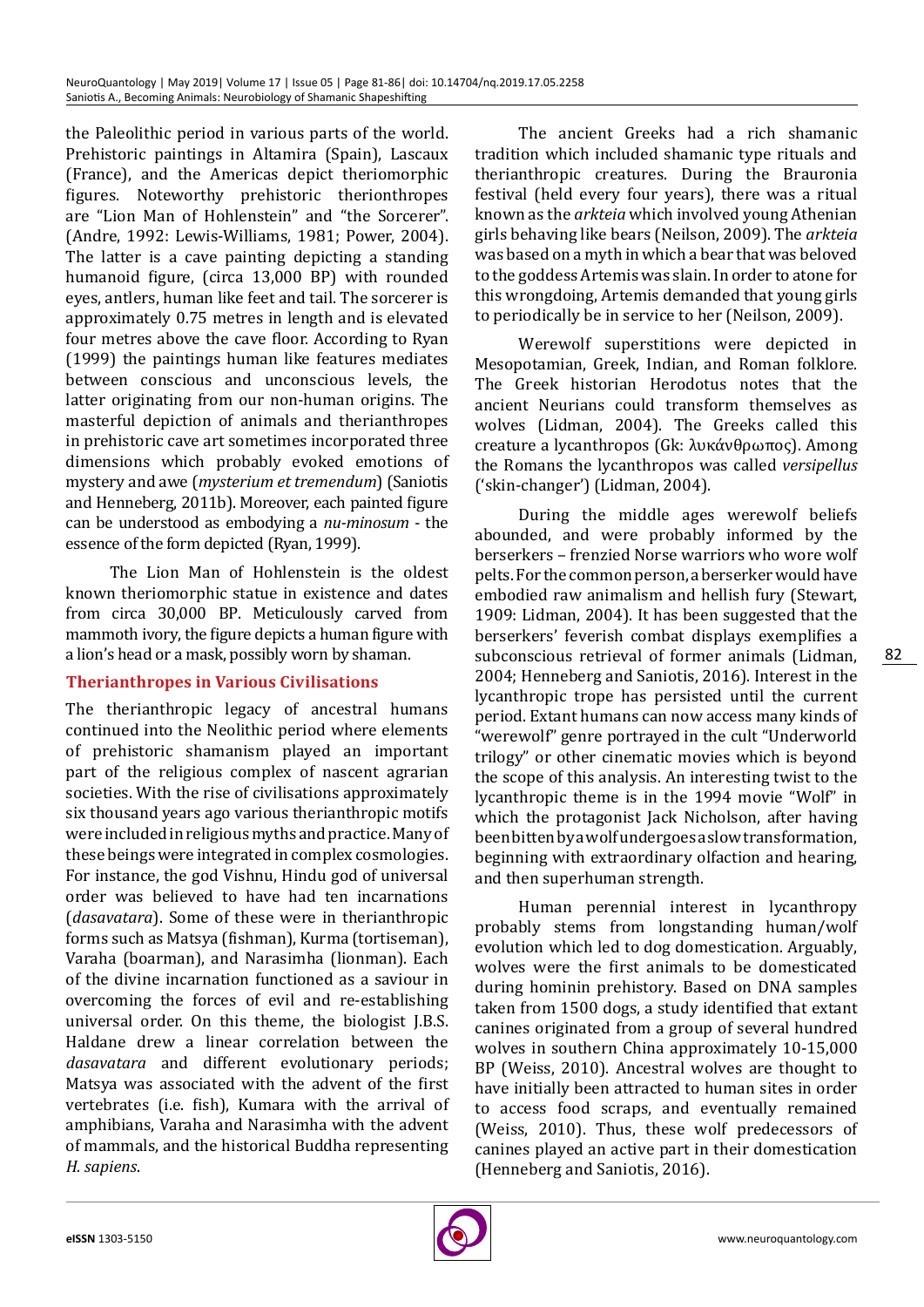# **Shamanic Shapeshifters**

Generally speaking a shaman's identification with animal powers is recognised by their putative ability to turn into an animal. Numerous stories highlight this fascinating aspect of a shaman's complex. Shapeshifting stories from Siberia during the Soviet era provide a unique anthropological window into this phenomenon.

The following story relates to a shaman called Parilop of the Srednaia Kolyma region of Russia. Parilop was credited with possessing healing and precognitive abilities. He was known to have predicted a fire to an electric power station one week before the event had occurred. Parilop had a woodgrouse as his spirit helper.

One day the shaman decided to visit a friend Karkha from the village Khatingnaakh. Karkhi had noticed a bird flying towards him and tried to shoot it with his gun. The bird escaped. A few days later Parilop approached Karkhi saying: "You nearly shot me the other day before yesterday. Why did you try to do this?" (Balzer, 1996).

Vasily A. Kudrin, a former member of the Communist League recounted a story of a Kolyma shaman called Gul'aev who had died in 1965. Gul'aev had wanted to train Kudrin in his shamanic tradition, however, Gul'aev was turned down. Kudrin narrates:

Suddenly I saw a raven swoop down and scare the horses. I calmed them down and went on. The next day, Gul'aev found me in the street and said ..."I've been looking for you and finally found you". I was petrified. He had seen me react with the horses when he was in the form of a raven and wanted me to then become his apprentice The next day, Gul'aev found me in the street and said ..."I've been looking for you and finally found you". . He had seen me react with the horses when he was in the form of a raven and wanted me to then become his apprentice (Balzer, 1996).

In the Sakha tradition, powerful shamans are purported to have bear or eagle spirit helpers, while weaker shamans have wolf or dog spirit helpers. Some spirit helpers can come in the form of ravens or other bird types. These beings act in mediating a shaman's powers. During séances Sakha shamans engage with avian spirit helpers who assist the shaman accessing cosmic realms where he/she can find sickness spirits or retrieve lost souls.

The correspondence between Sakha shamans and birds is further evident in the belief that the progeny of the sky gods Ary Darkhan may transform as ravens or eagles, or act as mentors to human souls (Popov, 1947). Attaining the service of a spirit helper such as an eagle is especially foreboding as indicated in the following:

He (the eagle) stood, and bowing to all people present said, "Hello! Why have you called mehere? Why have you bothered me? With what will you reward me? My sharp fast eyes are piercing...my eagle talons capture and pin you, I will squeeze anyone who clutches my tail! Why have you asked me here? (Popov, 1947).

It is alleged that Sakha shamans possess a mother soul which can travel to the spirit world where it is transformed into a iiƏ-kyyl (mother beast) (Balzar, 1996). The bond between a iiƏ-kyyl and shaman is irrevocable. The death of either one results in the other dying. A shaman's iiƏ-kyyl can engage in magical ordeal with other shamans for supremacy. In one alleged shamanic battle, the aforementioned Parilop became a wolf and killed the reindeer of an Evenk shaman in retaliation to the latter's offence (Balzar, 1996).

An important element arising from these shamanic narratives relates to a shaman's ability to reorientate their psyche to the patterns of the supernatural world. Shapeshifting involves an extraordinary perception in which a shaman's psyche merges with the sacred other to create a unity of consciousness. Additionally, shapeshifting exemplifies the impressive mimic making proclivities of humans. Shapeshifting commences in early life with children enacting the behaviours of various animals. This process of mimicking the non-human other is manifested in feral children whose behaviours and senses become 'animalised'. Even after having returned to human society such children may have difficulty in mastering human language. It is as if the 'innate animalness' of our bodies supersedes our cultural bodies (Henneberg and Saniotis, 2016).

Human penchant for mimicry of the nonhuman world would have contributed to the advent of totemic societies in many regions of the world. Shamanic societies are deeply aware of the patterns of nature. The shaman's body mediates between the visible and invisible worlds, his/her psyche negotiates between psychic realms. A shaman's kinetic invocations of the animal other infuses his



83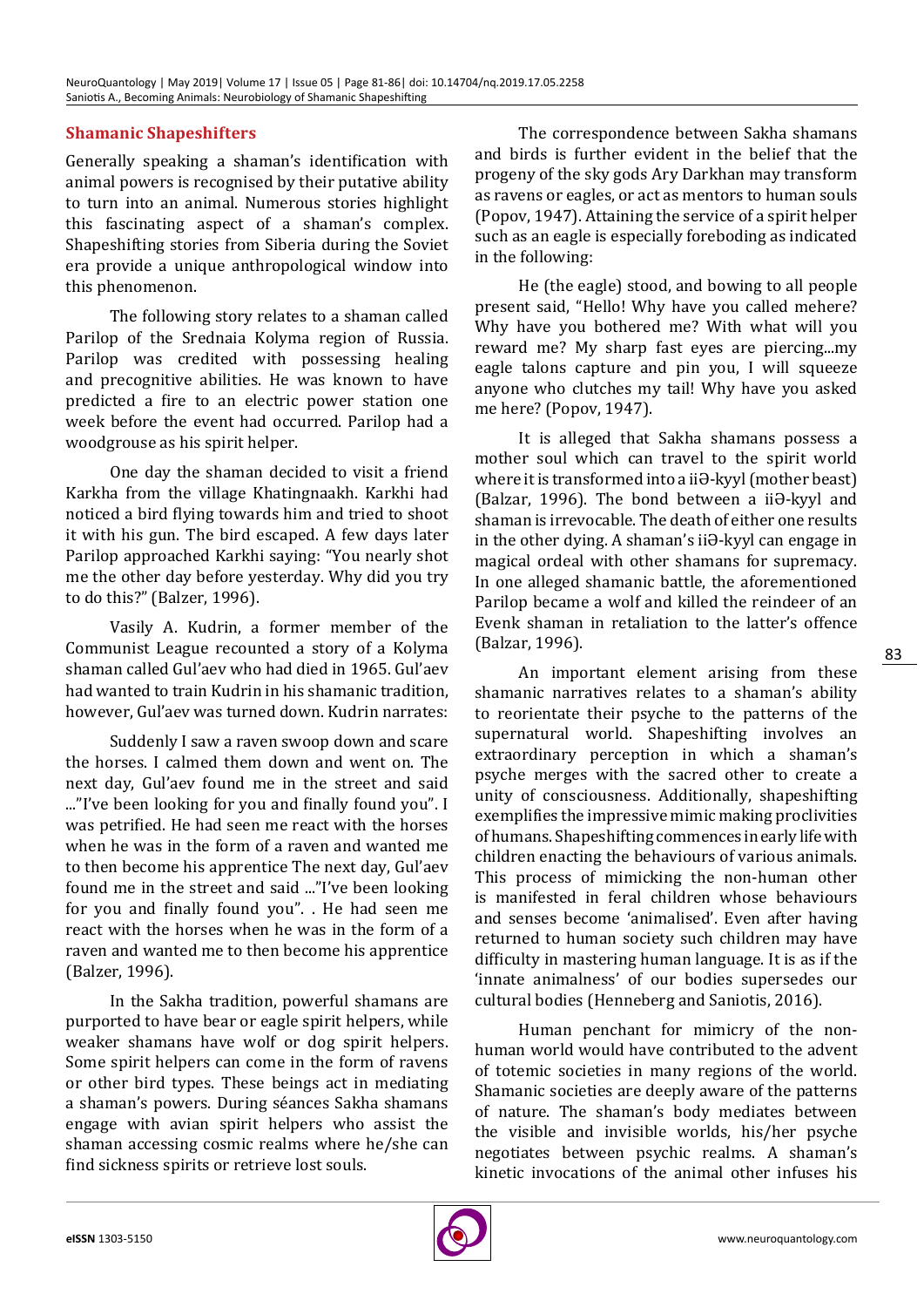corporeality with the carnal intelligence of the creature (Abram, 2010).

David Abram's informative book *Becoming Human* (2010), is relevant to this analysis since it explains his personal journey in becoming the 'animal other'. Taught by his shaman friend Sonam, Abram learns the shamanic ways of mimicking certain animals. Abram marvels at Sonam's ability to imitate the croaks and gutturals of ravens with such realism so that these avians would approach him (Abram, 2010). Also, the shaman adroitly mimics the raven's peculiar walking style. Abram points out that this kind of sensuous mimicry of the animal other is the most visceral way of feeling one's corporeality with the latter, necessitating a rearrangement of a shaman's sensorium. After weeks of recalibrating his senses to becoming aware of the ravens around him, Abram notices one day a raven pecking meat from a carcass. Immediately, he felt sensations on his neck and chest as though the raven was tearing at his own body. In this vignette, Abram experiences a kind of *communitas* between himself and the raven, constituting in a transformation of his psyche beyond his corporeal self.

# **Shapeshifting, Embodiment, and Nature**

This notion of the cyclicity of existence is kernel to shamanic cultures. Life is predicated on indeterminate patterns which engage the human consciousness at various levels. In shamanic cultures the topography of the human body is correlated with the features of the landscape which provides a schematic of human experience. As Saniotis (2014) claims, "Nature's patterns are interwoven in the body's animal design, which is foremost a carnal entity".

Thus, in Dogon culture the house is conceptualised as a person lying down engaged in procreation. Similarly, the Dogon village is viewed as a human body orientated towards a north-south direction (Griaule, 1954:95-98). Here, we have an example of how metaphorical correspondences between the body and the environment shape human experience. The body is not static but rather a receptive plenum incumbent to nature's ebbs and flows.

In the Dreaming of the Warlpiri culture, a person's shadow is cognate with the tree shade, which had been created by the ancestor Yunkuyirranu. The tree shade contains the "vital essence" of Yunkuyirranu. In this way, to stand under a tree is to become imbued by Yunkuyirranu's influence, and is

analogous to a "coming into being" (*palka*-*jarrimi*), a rebirth (Jackson, 1995). For in the Yarlpiri worldview the human body and body of the land are forever entwined, always in constant movement between the two bodies. The Dreaming epitomises the dynamics of shapeshifting.

#### **Neurobiological Antecedents of Shapeshifting**

The human brain is "neurognostically structured to experience in multiple phases" such as shapeshifting, trance states, dreams and meditational states (Laughlin, 1996; Saniotis and Henneberg, 2011a). Several authors have pointed out that altered states of consciousness (ASC) are intrinsic to neurognosis – an innate model of the brain/mind (Laughlin, McManus and d'Aquili 1990).

Studies have shown that ASC may synchronise regions of the frontal cortex with the limbic system. Evolutionary changes re-organised our neurohormonal systems, enabling for greater attention span and more vivid imagination (Henneberg and Saniotis, 2009). These elements would have had high adaptive value as they are central to creating technology and creating complex societies (Saniotis and Henneberg, 2011a). Improvements in imagination and memory retention in ancestral hominins also enabled them to imagine entities in various ways, thereby, creating new kinds of fictive bonds with animals. Those hominins who had greater imaginative faculties could manipulate various emotional states and connect them to certain environments, or what Winkelman (2002b) calls 'technologies of the mind'. Actions informed by affective states related to "imaginary extrasomatic space" (Previc, 2006), which may have had positive fitness value.

Saniotis and Henneberg (2011a) argue that ASC and religious experiences probably originated in the early Paleolithic period. Furthermore, the roots of shamanism may have arisen from this period since *H. erectus* would have possessed reflexive consciousness, as evinced by the highly aesthetic Acheulian axes produced during the Paleolithic period (Saniotis and Henneberg, 2011). According to Winkelman (2002a), shamanism is the original mystical complex which predicates human psychodynamics. Ancestral shamans in hunter/gatherer societies may have been the first to manipulate the geography of the psyche in order enter into ASC. Shamans used a repertoire of symbolic based practices which were invested with emotional significance. Shamanic symbolic

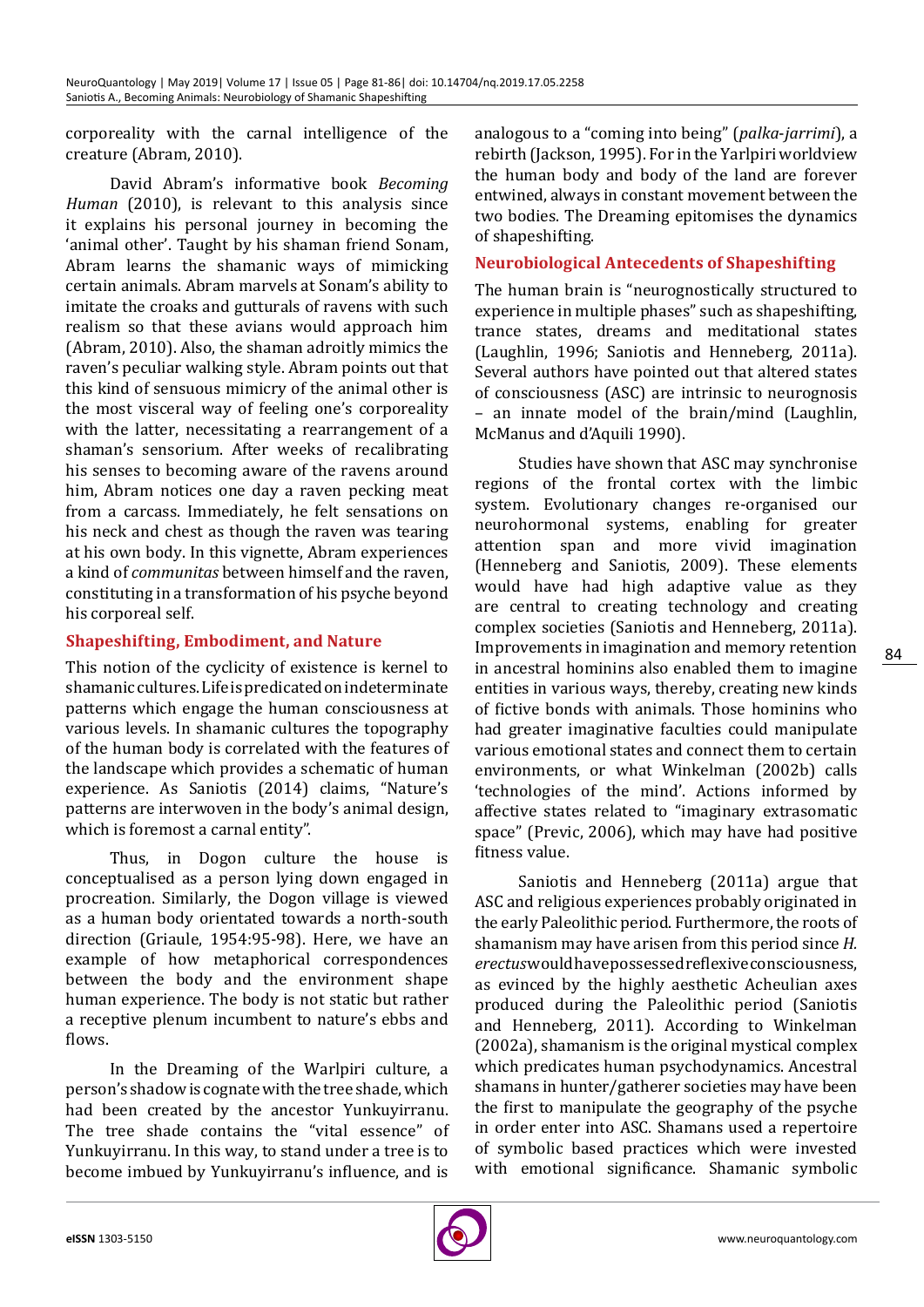complex was deployed to induce healing and relieve psycho-physical trauma (Krippner, 2000). Krippner (2000), asserts that ASC evoke slow wave emissions originating in the limbic system where they coordinate with the frontal cortex. Moreover, these limbic slow wave emissions synthesise cognitoaffective-behavioural elements (Winkelman 2002a).

MacClenon (1997) speculates that the ability for humans to enter into ASC is an evolutionary genetic legacy. Hypnotic states were advantageous for triggering analgesics and lowering stress induced glucocorticoids. Here, MacClenon suggests that Paleolithic shamanic practices may have informed<br>the "frequency of hypnotisability genotynes" "frequency of hypnotisability genotypes" (MacClenon, 1997). MacClenon notes this human predilection towards ASC influenced pan-religious based practices. For example, individual and collective devotional practices found in extant religions may evoke a trance like state within in the theta waves (4-7 Hz) range of consciousness - the range of deep relaxation, healing and creativity.

Let us now return to Abram's shamanic training. Sonam stresses to Abram on the need to alter his perception of the raven so as to integrate his psyche with the avian. Consequently, Abram learns psycho-physiological techniques in order to achieve a psychological *communitas* with the raven. Similarly, I would argue that shapeshifting incorporates mimetic creativity. Mimesis is a corporeal technique, a la Mauss (1960), in which an actor imaginatively fuses their psyche with the psyche of the other. Furthermore, shapeshifting's penchant on spontaneous movements, gestures and sounds (as characterised by Sonam's precise mimicry of the raven) elicits an intense psychological state. This is akin to Csordas's notion of ritual performance as instilling an attitude for directed spontaneity and regulated creativity in imaginative praxis (Csordas, 1997:190). The question remains, if religious<br>collective rituals strengthen "psychobiological collective rituals strengthen synchronization" (Winkelman, 2002a:1881), then by this logic shapeshifting may result in a similar kind of imaginary harmonisation between human and non-human actors. Both forms of *communitas* integrate a cascade of neurobehavioural processes for modulating a specific mood via spontaneous actions (Singer, 1972; Csordas, 1997).

Characteristics of prehistoric and extant forms of shapeshifting denote arcane principles of the brain/mind, especially in relation to cognitive

organisation. Both the human/animal fusion of "the sorcerer" of Les Trois Frères, and the transformations of the apparent Sakha shamans, epitomise the boundary between unconscious and conscious modes of awareness (Ryan, 1999:54). Shapeshifting in its pictorial and performative genre is a kind of atavistic retrieval, deriving from ancient levels of the unconscious - that aspect of "the human animal that can directly experience nature" (Progroff, 1987).

## **Contribution**

The author engendered the paper's topic, and contributed solely in researching and writing of the paper.

#### **References**

- Abram D. Becoming Human: An Earthly Cosmology. New York: Vintage Books, 2010.
- Andre A' LG. L'Art Parietal: Langage de la Pre'Histoire. Grenoble: Millon, 1992.
- Balzer MM. Flights of the sacred: symbolism and theory in Siberian shamanism. Am Anthropol. 1996; 98 (2): 305-18.
- Csordas TJ. 1997. Language, Charisma, and Creativity: The Ritual Life of a Religious Movement. Berkeley: University of California Press, 1997.
- Griaule M. The Dogon of the French Sudan. In: Forde D. (ed.) African Worlds. London: Oxford University Press, 1954. pp. 83-110.
- Henneberg M, Saniotis A. Evolutionary origins of human brain and spirituality. Anthropologischer Anzeiger. 2009; 67(4): 427–43.
- Henneberg M, Saniotis A. The Dynamic Human. Bentham Science, 2016.
- Jackson M. At Home in the World. Durham and London: Duke University Press, 1995.
- Krippner S. The epistemology and technologies of shamanic altered states of consciousness. Journal of Consciousness Studies 2000; 7(11-12): 93-118.
- Laughlin CD, McManus J, d'Aquili EG. Brain, Symbol and Experience: Toward a Neurophenomenology of Consciousness: New York: Columbia University, 1990.
- Laughlin CD. The Mystical Brain: Biogenetic Structural Studies in the Anthropology of Religion. 1996. http://www. biogeneticstructuralism.com/articles.htm
- Lewis-Williams D. Believing and Seeing: Symbolic Meanings in Southern San Rock Paintings. Academic Press: London, 1981.
- Lidman MJ. Werewolves in psyche and cinema: man-beast transformation and paradox. J Pop Cult. 2004; 10(2): 388-97.
- MacClenon J. Shamanic healing, human evolution, and the origin of religion. Journal for the Scientific Study of Religion 1997; 36(3): 345-354.
- Mauss M. Les techniques du Corps. Reprinted in *Sociologie Anthropologie*. Paris: Paul Geuthner, 1960.